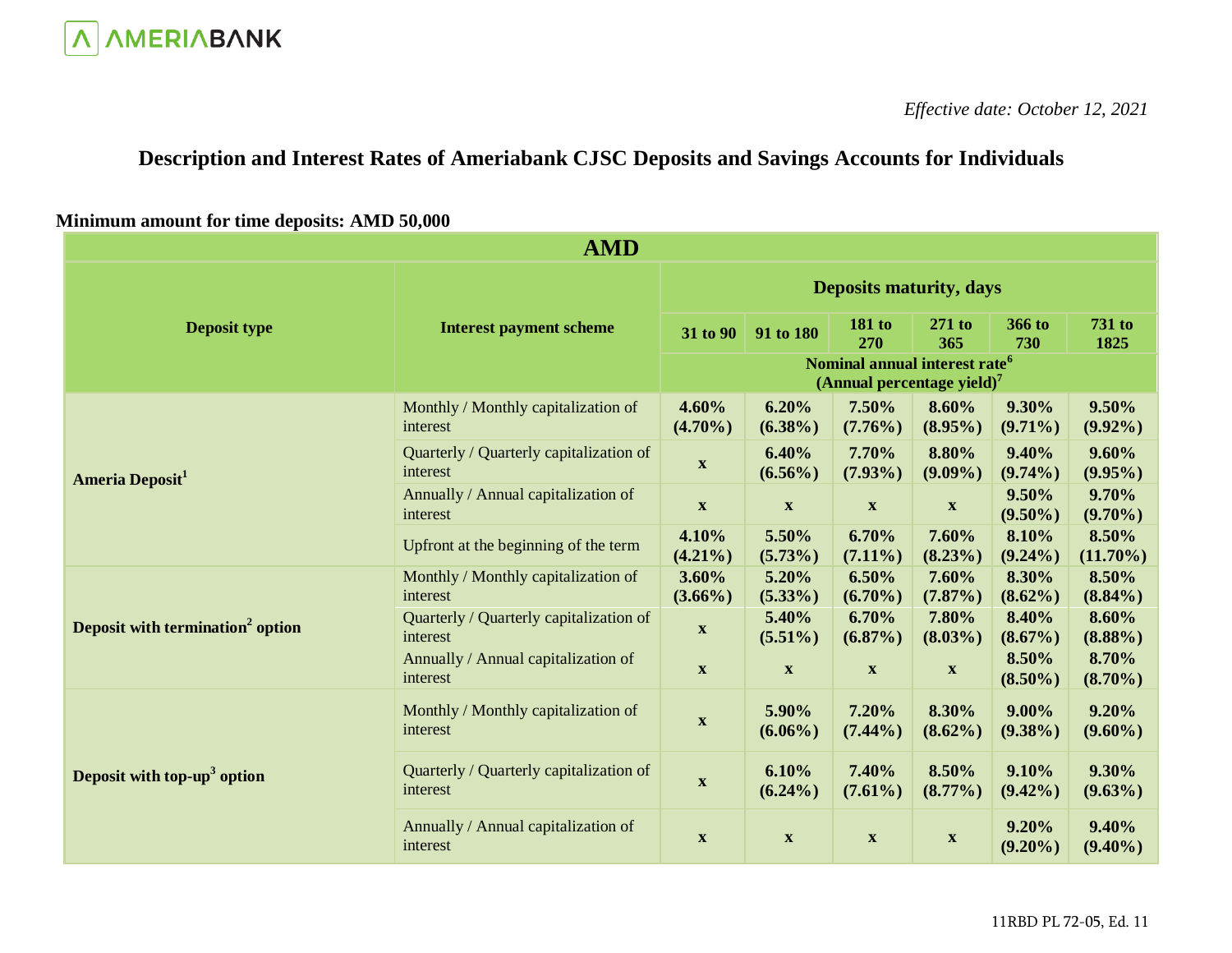

|                                                                                                                | Monthly / Monthly capitalization of<br>interest     | $\mathbf{X}$              | 5.90%<br>$(6.06\%)$       | 7.20%<br>$(7.44\%)$       | 8.30%<br>$(8.62\%)$       | $9.00\%$<br>$(9.38\%)$ | 9.20%<br>$(9.60\%)$    |
|----------------------------------------------------------------------------------------------------------------|-----------------------------------------------------|---------------------------|---------------------------|---------------------------|---------------------------|------------------------|------------------------|
| Deposit with partial withdrawal <sup>4</sup> option                                                            | Quarterly / Quarterly capitalization of<br>interest | $\mathbf X$               | 6.10%<br>$(6.24\%)$       | 7.40%<br>$(7.61\%)$       | 8.50%<br>$(8.77\%)$       | 9.10%<br>$(9.42\%)$    | 9.30%<br>$(9.63\%)$    |
|                                                                                                                | Annually / Annual capitalization of<br>interest     | $\boldsymbol{\mathrm{X}}$ | $\boldsymbol{\mathrm{X}}$ | $\boldsymbol{\mathrm{X}}$ | $\boldsymbol{\mathrm{X}}$ | 9.20%<br>$(9.20\%)$    | 9.40%<br>$(9.40\%)$    |
|                                                                                                                | Monthly / Monthly capitalization of<br>interest     | $\boldsymbol{\mathrm{X}}$ | 4.90%<br>$(5.01\%)$       | 6.20%<br>$(6.38\%)$       | 7.30%<br>$(7.55\%)$       | 8.00%<br>$(8.30\%)$    | 8.20%<br>$(8.52\%)$    |
| Deposit with top-up <sup>3</sup> and termination <sup>2</sup><br>options                                       | Quarterly / Quarterly capitalization of<br>interest | $\boldsymbol{\mathrm{X}}$ | 5.10%<br>$(5.20\%)$       | 6.40%<br>$(6.56\%)$       | 7.50%<br>$(7.71\%)$       | 8.10%<br>$(8.35\%)$    | 8.30%<br>$(8.56\%)$    |
|                                                                                                                | Annually / Annual capitalization of<br>interest     | $\mathbf{X}$              | $\mathbf{X}$              | $\boldsymbol{\mathrm{X}}$ | $\boldsymbol{\mathrm{X}}$ | 8.20%<br>$(8.20\%)$    | 8.40%<br>$(8.40\%)$    |
|                                                                                                                | Monthly / Monthly capitalization of<br>interest     | $\boldsymbol{\mathrm{X}}$ | 4.90%<br>$(5.01\%)$       | 6.20%<br>$(6.38\%)$       | 7.30%<br>$(7.55\%)$       | 8.00%<br>$(8.30\%)$    | 8.20%<br>$(8.52\%)$    |
| Deposit with partial withdrawal <sup>4</sup> and<br>termination <sup>2</sup> options                           | Quarterly / Quarterly capitalization of<br>interest | $\boldsymbol{\mathrm{X}}$ | 5.10%<br>$(5.20\%)$       | 6.40%<br>$(6.56\%)$       | 7.50%<br>$(7.71\%)$       | 8.10%<br>$(8.35\%)$    | 8.30%<br>$(8.56\%)$    |
|                                                                                                                | Annually / Annual capitalization of<br>interest     | $\mathbf{X}$              | $\boldsymbol{\mathrm{X}}$ | $\boldsymbol{\mathrm{X}}$ | $\boldsymbol{\mathrm{X}}$ | 8.20%<br>$(8.20\%)$    | 8.40%<br>$(8.40\%)$    |
|                                                                                                                | Monthly / Monthly capitalization of<br>interest     | $\boldsymbol{\mathrm{X}}$ | 5.60%<br>$(5.75\%)$       | $6.90\%$<br>$(7.12\%)$    | 8.00%<br>$(8.30\%)$       | 8.70%<br>$(9.06\%)$    | 8.90%<br>$(9.27\%)$    |
| Deposit with top-up <sup>3</sup> and partial<br>withdrawal <sup>4</sup> options                                | Quarterly / Quarterly capitalization of<br>interest | $\boldsymbol{\mathrm{X}}$ | 5.80%<br>$(5.93\%)$       | 7.10%<br>$(7.29\%)$       | 8.20%<br>$(8.46\%)$       | 8.80%<br>$(9.09\%)$    | $9.00\%$<br>$(9.31\%)$ |
|                                                                                                                | Annually / Annual capitalization of<br>interest     | $\mathbf{X}$              | $\boldsymbol{\mathrm{X}}$ | $\boldsymbol{\mathrm{X}}$ | $\boldsymbol{\mathrm{X}}$ | 8.90%<br>$(8.90\%)$    | 9.10%<br>$(9.10\%)$    |
| Deposit with top-up <sup>3</sup> , partial withdrawal <sup>4</sup>                                             | Monthly / Monthly capitalization of<br>interest     | $\mathbf{X}$              | 4.60%<br>$(4.70\%)$       | 5.90%<br>$(6.06\%)$       | 7.00%<br>$(7.23\%)$       | 7.70%<br>$(7.98\%)$    | 7.90%<br>$(8.19\%)$    |
| and<br>Quarterly / Quarterly capitalization of<br>termination <sup>2</sup> options<br>$\mathbf{X}$<br>interest | 4.80%<br>$(4.89\%)$                                 | 6.10%<br>$(6.24\%)$       | 7.20%<br>$(7.40\%)$       | 7.80%<br>$(8.03\%)$       | 8.00%<br>$(8.24\%)$       |                        |                        |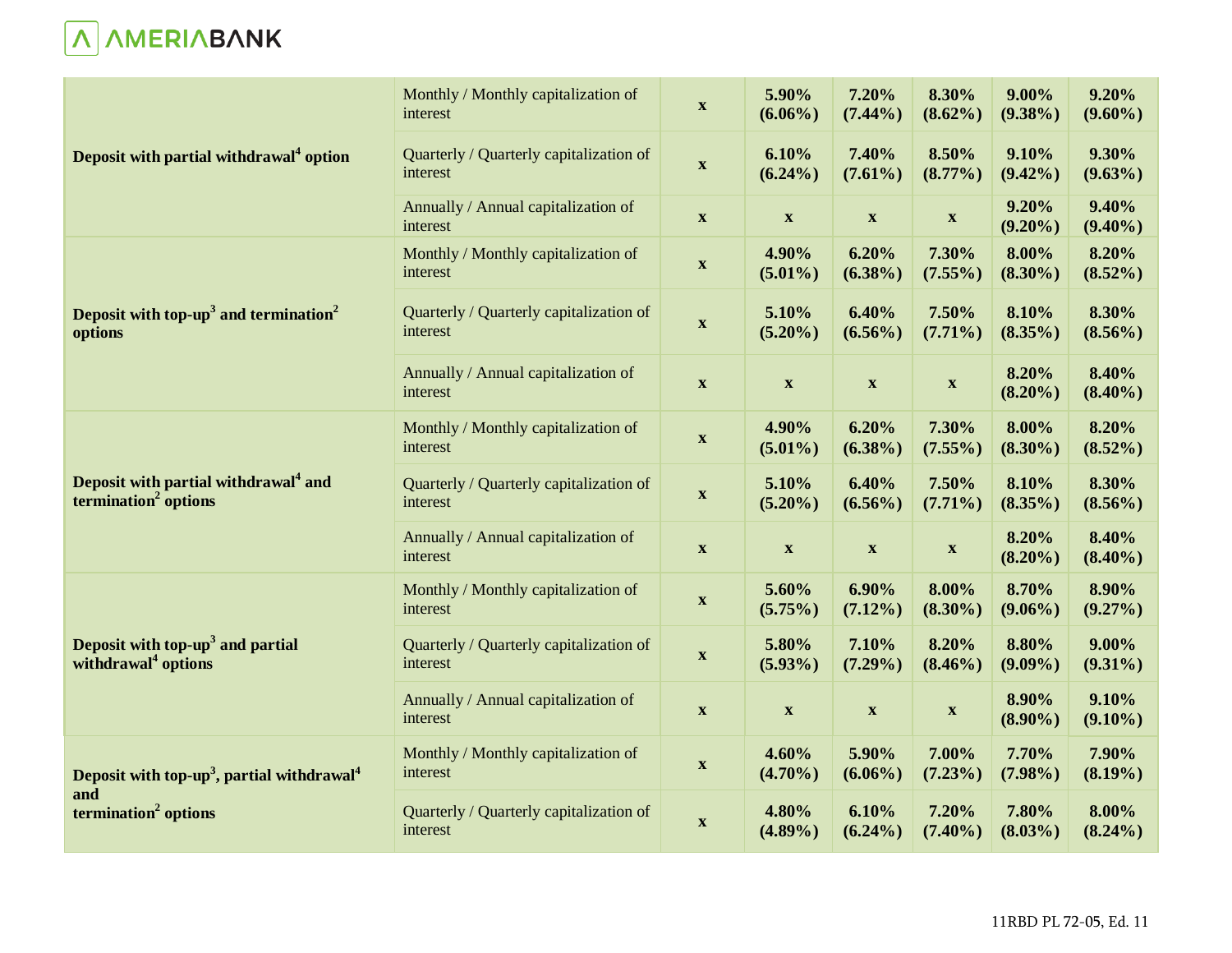

|                                               | Annually / Annual capitalization of<br>interest     | $\mathbf{X}$ | $\mathbf{X}$ | $\mathbf X$ | X           | $7.90\%$<br>$(7.90\%)$ | 8.10%<br>$(8.10\%)$ |
|-----------------------------------------------|-----------------------------------------------------|--------------|--------------|-------------|-------------|------------------------|---------------------|
| Deposit with accumulation <sup>5</sup> option | Monthly / Monthly capitalization of<br>interest     | $\mathbf{x}$ | $\mathbf{X}$ | $\mathbf X$ | $\mathbf X$ | 9.30%<br>$(9.71\%)$    | 9.50%<br>$(9.92\%)$ |
|                                               | Quarterly / Quarterly capitalization of<br>interest | $\mathbf X$  | $\mathbf{X}$ | $\mathbf X$ | $\mathbf X$ | 9.40%<br>$(9.74\%)$    | 9.60%<br>$(9.95\%)$ |
|                                               | Annually / Annual capitalization of<br>interest     | $\mathbf X$  | $\mathbf{x}$ | $\mathbf X$ | $\mathbf X$ | $9.50\%$<br>$(9.50\%)$ | 9.70%<br>$(9.70\%)$ |

### **Minimum amount for time deposits: USD 200**

|                                              | <b>USD</b>                                          |                               |                           |                           |                                                                  |                     |                     |
|----------------------------------------------|-----------------------------------------------------|-------------------------------|---------------------------|---------------------------|------------------------------------------------------------------|---------------------|---------------------|
|                                              |                                                     | <b>Deposit maturity, days</b> |                           |                           |                                                                  |                     |                     |
| <b>Deposit type</b>                          | <b>Interest payment scheme</b>                      | 31 to 90                      | <b>91 to</b><br>180       | <b>181 to</b><br>270      | $271$ to<br>365                                                  | 366 to<br>730       | 731 to<br>1825      |
|                                              |                                                     |                               |                           |                           | <b>Nominal annual interest rate</b><br>(Annual percentage yield) |                     |                     |
| <b>Ameria Deposit</b>                        | Monthly / Monthly capitalization of<br>interest     | 0.70%<br>$(0.70\%)$           | 1.10%<br>$(1.11\%)$       | 2.10%<br>$(2.12\%)$       | 2.60%<br>$(2.63\%)$                                              | 3.20%<br>$(3.25\%)$ | 3.40%<br>$(3.45\%)$ |
|                                              | Quarterly / Quarterly capitalization<br>of interest | $\boldsymbol{\mathrm{X}}$     | 1.20%<br>$(1.21\%)$       | 2.20%<br>$(2.22\%)$       | 2.70%<br>$(2.73\%)$                                              | 3.30%<br>$(3.34\%)$ | 3.50%<br>$(3.55\%)$ |
|                                              | Annually / Annual capitalization of<br>interest     | $\boldsymbol{\mathrm{X}}$     | $\boldsymbol{\mathrm{X}}$ | $\boldsymbol{\mathrm{X}}$ | $\mathbf X$                                                      | 3.50%<br>$(3.50\%)$ | 3.70%<br>$(3.70\%)$ |
|                                              | Upfront at the beginning of the term                | 0.60%<br>$(0.60\%)$           | 1.00%<br>$(1.01\%)$       | $2.00\%$<br>$(2.04\%)$    | 2.50%<br>$(2.56\%)$                                              | 3.00%<br>$(3.14\%)$ | 2.90%<br>$(3.18\%)$ |
| Deposit with termination <sup>2</sup> option | Monthly / Monthly capitalization of<br>interest     | 0.20%<br>$(0.20\%)$           | 0.60%<br>$(0.60\%)$       | 1.60%<br>$(1.61\%)$       | 2.10%<br>$(2.12\%)$                                              | 2.70%<br>$(2.73\%)$ | 2.90%<br>$(2.94\%)$ |
|                                              | Quarterly / Quarterly capitalization<br>of interest | $\boldsymbol{\mathrm{X}}$     | 0.70%<br>$(0.70\%)$       | 1.70%<br>$(1.71\%)$       | 2.20%<br>$(2.22\%)$                                              | 2.80%<br>$(2.83\%)$ | 3.00%<br>$(3.03\%)$ |
|                                              | Annually / Annual capitalization of<br>interest     | $\mathbf X$                   | $\boldsymbol{\mathrm{X}}$ | $\boldsymbol{\mathrm{X}}$ | $\boldsymbol{\mathrm{X}}$                                        | 3.00%<br>$(3.00\%)$ | 3.20%<br>$(3.20\%)$ |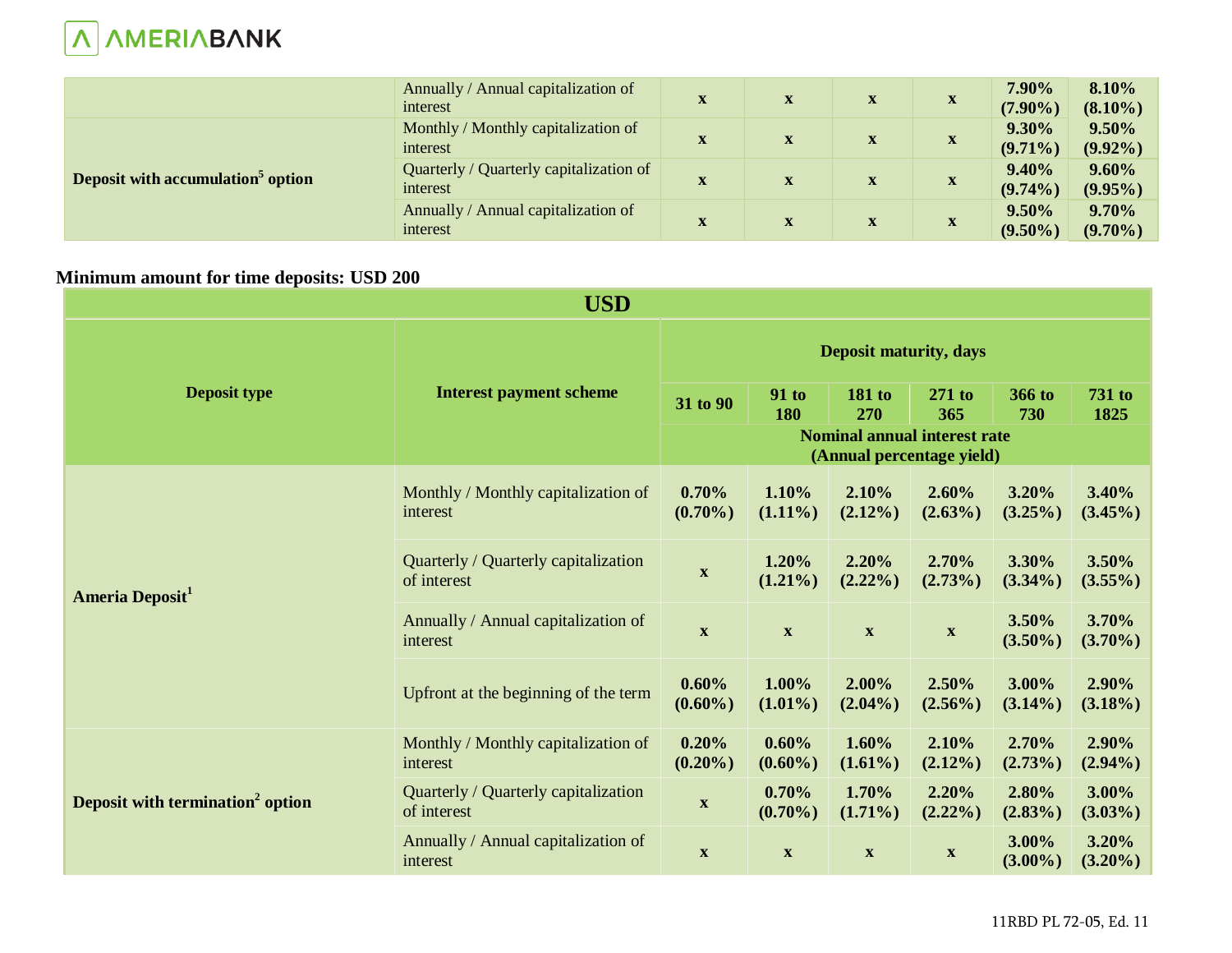

|                                                                                      | Monthly / Monthly capitalization of<br>interest     | $\mathbf{X}$              | 0.80%<br>$(0.80\%)$       | 1.80%<br>$(1.81\%)$       | 2.30%<br>$(2.32\%)$       | 2.80%<br>$(2.84\%)$ | 3.00%<br>$(3.04\%)$ |
|--------------------------------------------------------------------------------------|-----------------------------------------------------|---------------------------|---------------------------|---------------------------|---------------------------|---------------------|---------------------|
| Deposit with top-up <sup>3</sup> option                                              | Quarterly / Quarterly capitalization<br>of interest | $\boldsymbol{\mathrm{X}}$ | $0.90\%$<br>$(0.90\%)$    | $1.90\%$<br>$(1.91\%)$    | 2.40%<br>$(2.42\%)$       | 2.90%<br>$(2.93\%)$ | 3.10%<br>$(3.14\%)$ |
|                                                                                      | Annually / Annual capitalization of<br>interest     | $\boldsymbol{\mathrm{X}}$ | $\mathbf X$               | $\boldsymbol{\mathrm{X}}$ | $\boldsymbol{\mathrm{X}}$ | 3.10%<br>$(3.10\%)$ | 3.30%<br>$(3.30\%)$ |
|                                                                                      | Monthly / Monthly capitalization of<br>interest     | $\boldsymbol{\mathrm{X}}$ | 0.80%<br>$(0.80\%)$       | 1.80%<br>$(1.81\%)$       | 2.30%<br>$(2.32\%)$       | 2.90%<br>$(2.94\%)$ | 3.10%<br>$(3.14\%)$ |
| Deposit with partial withdrawal <sup>4</sup> option                                  | Quarterly / Quarterly capitalization<br>of interest | $\boldsymbol{\mathrm{X}}$ | $0.90\%$<br>$(0.90\%)$    | 1.90%<br>$(1.91\%)$       | 2.40%<br>$(2.42\%)$       | 3.00%<br>$(3.03\%)$ | 3.20%<br>$(3.24\%)$ |
|                                                                                      | Annually / Annual capitalization of<br>interest     | $\boldsymbol{\mathrm{X}}$ | $\boldsymbol{\mathrm{X}}$ | $\boldsymbol{\mathrm{X}}$ | $\boldsymbol{\mathrm{X}}$ | 3.20%<br>$(3.20\%)$ | 3.40%<br>$(3.40\%)$ |
|                                                                                      | Monthly / Monthly capitalization of<br>interest     | $\boldsymbol{\mathrm{X}}$ | 0.30%<br>$(0.30\%)$       | 1.30%<br>$(1.31\%)$       | 1.80%<br>$(1.81\%)$       | 2.30%<br>$(2.32\%)$ | 2.50%<br>$(2.53\%)$ |
| Deposit with top- $up3$ and termination <sup>2</sup>                                 | Quarterly / Quarterly capitalization<br>of interest | $\mathbf{X}$              | 0.40%<br>$(0.40\%)$       | 1.40%<br>$(1.41\%)$       | 1.90%<br>$(1.91\%)$       | 2.40%<br>$(2.42\%)$ | 2.60%<br>$(2.63\%)$ |
| options                                                                              | Annually / Annual capitalization of<br>interest     | $\mathbf X$               | $\mathbf{X}$              | $\mathbf{X}$              | $\boldsymbol{\mathrm{X}}$ | 2.60%<br>$(2.60\%)$ | 2.80%<br>$(2.80\%)$ |
|                                                                                      | Monthly / Monthly capitalization of<br>interest     | $\boldsymbol{\mathrm{X}}$ | 0.30%<br>$(0.30\%)$       | 1.30%<br>$(1.31\%)$       | 1.80%<br>$(1.81\%)$       | 2.40%<br>$(2.43\%)$ | 2.60%<br>$(2.63\%)$ |
| Deposit with partial withdrawal <sup>4</sup> and<br>termination <sup>2</sup> options | Quarterly / Quarterly capitalization<br>of interest | $\boldsymbol{\mathrm{X}}$ | 0.40%<br>$(0.40\%)$       | 1.40%<br>$(1.41\%)$       | 1.90%<br>$(1.91\%)$       | 2.50%<br>$(2.52\%)$ | 2.70%<br>(2.73%)    |
|                                                                                      | Annually / Annual capitalization of<br>interest     | $\mathbf X$               | $\mathbf{X}$              | $\mathbf{X}$              | $\boldsymbol{\mathrm{X}}$ | 2.70%<br>$(2.70\%)$ | 2.90%<br>$(2.90\%)$ |
| Deposit with top-up <sup>3</sup> and partial<br>withdrawal <sup>4</sup> options      | Monthly / Monthly capitalization of<br>interest     | $\mathbf{X}$              | 0.50%<br>$(0.50\%)$       | 1.50%<br>$(1.51\%)$       | 2.00%<br>$(2.02\%)$       | 2.50%<br>$(2.53\%)$ | 2.70%<br>(2.73%)    |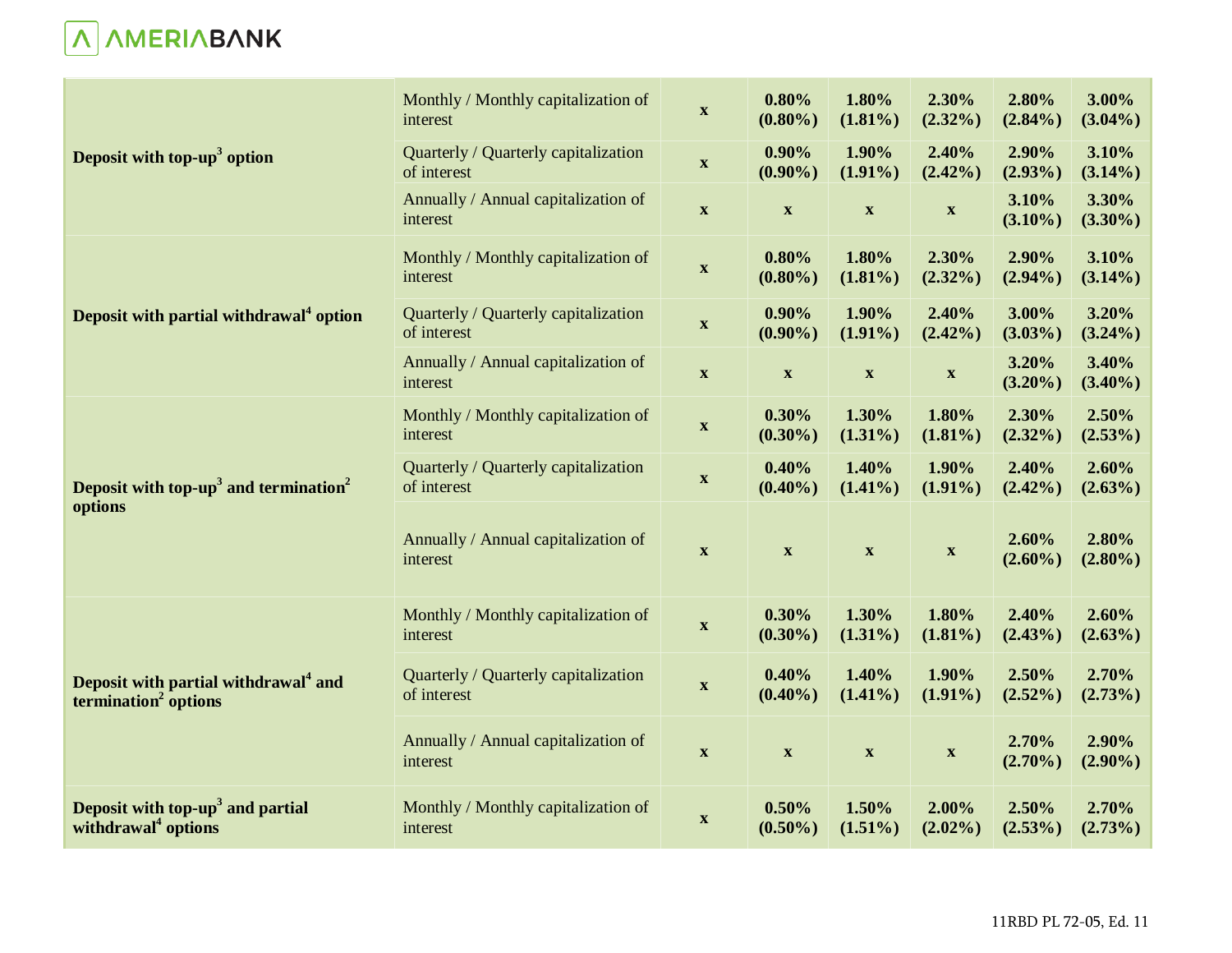# **A AMERIABANK**

|                                                                                                               | Quarterly / Quarterly capitalization<br>of interest | $\mathbf x$  | 0.60%<br>$(0.60\%)$ | $1.60\%$<br>$(1.61\%)$    | $2.10\%$<br>$(2.12\%)$    | $2.60\%$<br>$(2.63\%)$ | 2.80%<br>$(2.83\%)$    |
|---------------------------------------------------------------------------------------------------------------|-----------------------------------------------------|--------------|---------------------|---------------------------|---------------------------|------------------------|------------------------|
|                                                                                                               | Annually / Annual capitalization of<br>interest     | $\mathbf{X}$ | $\mathbf{X}$        | $\boldsymbol{\mathrm{X}}$ | $\boldsymbol{\mathrm{X}}$ | 2.80%<br>$(2.80\%)$    | 3.00%<br>$(3.00\%)$    |
| Deposit with top-up <sup>3</sup> , partial withdrawal <sup>4</sup><br>and<br>termination <sup>2</sup> options | Monthly / Monthly capitalization of<br>interest     | $\mathbf{X}$ | $\mathbf X$         | $1.00\%$<br>$(1.00\%)$    | 1.50%<br>$(1.51\%)$       | $2.00\%$<br>$(2.02\%)$ | 2.20%<br>$(2.22\%)$    |
|                                                                                                               | Quarterly / Quarterly capitalization<br>of interest | $\mathbf x$  | 0.10%<br>$(0.10\%)$ | 1.10%<br>$(1.10\%)$       | $1.60\%$<br>$(1.61\%)$    | $2.10\%$<br>$(2.12\%)$ | $2.30\%$<br>$(2.32\%)$ |
|                                                                                                               | Annually / Annual capitalization of<br>interest     | $\mathbf{X}$ | $\mathbf{X}$        | $\boldsymbol{\mathrm{X}}$ | $\boldsymbol{\mathrm{X}}$ | $2.30\%$<br>$(2.30\%)$ | 2.50%<br>$(2.50\%)$    |

## **Minimum amount for time deposits: EUR 200**

| <b>EUR</b>                  |                                                     |                                                                  |                           |                      |                        |                      |                        |  |
|-----------------------------|-----------------------------------------------------|------------------------------------------------------------------|---------------------------|----------------------|------------------------|----------------------|------------------------|--|
|                             | <b>Interest payment scheme</b>                      | <b>Deposit maturity, days</b>                                    |                           |                      |                        |                      |                        |  |
| <b>Deposit type</b>         |                                                     | 31 to 90                                                         | 91 to 180                 | <b>181 to</b><br>270 | $271$ to<br>365        | 366 to<br><b>730</b> | 731 to 1825            |  |
|                             |                                                     | <b>Nominal annual interest rate</b><br>(Annual percentage yield) |                           |                      |                        |                      |                        |  |
| Ameria Deposit <sup>1</sup> | Monthly / Monthly capitalization of<br>interest     | $0.10\%$<br>$(0.10\%)$                                           | 0.10%<br>$(0.10\%)$       | 0.40%<br>$(0.40\%)$  | $0.90\%$<br>$(0.90\%)$ | 1.20%<br>$(1.21\%)$  | $1.50\%$<br>$(1.51\%)$ |  |
|                             | Quarterly / Quarterly capitalization of<br>interest | $\mathbf X$                                                      | 0.20%<br>$(0.20\%)$       | 0.50%<br>$(0.50\%)$  | $1.00\%$<br>$(1.00\%)$ | 1.30%<br>$(1.31\%)$  | 1.60%<br>$(1.61\%)$    |  |
|                             | Annually / Annual capitalization of interest        | $\mathbf{X}$                                                     | $\boldsymbol{\mathrm{X}}$ | $\mathbf{X}$         | $\mathbf X$            | 1.50%<br>$(1.50\%)$  | 1.80%<br>$(1.80\%)$    |  |
|                             | Upfront at the beginning of the term                | 0.10%<br>$(0.10\%)$                                              | 0.10%<br>$(0.10\%)$       | 0.40%<br>$(0.40\%)$  | $0.90\%$<br>$(0.91\%)$ | 1.10%<br>$(1.12\%)$  | $1.30\%$<br>$(1.35\%)$ |  |

**There is no top up, partial withdrawal and termination option for the deposits denominated in EUR.**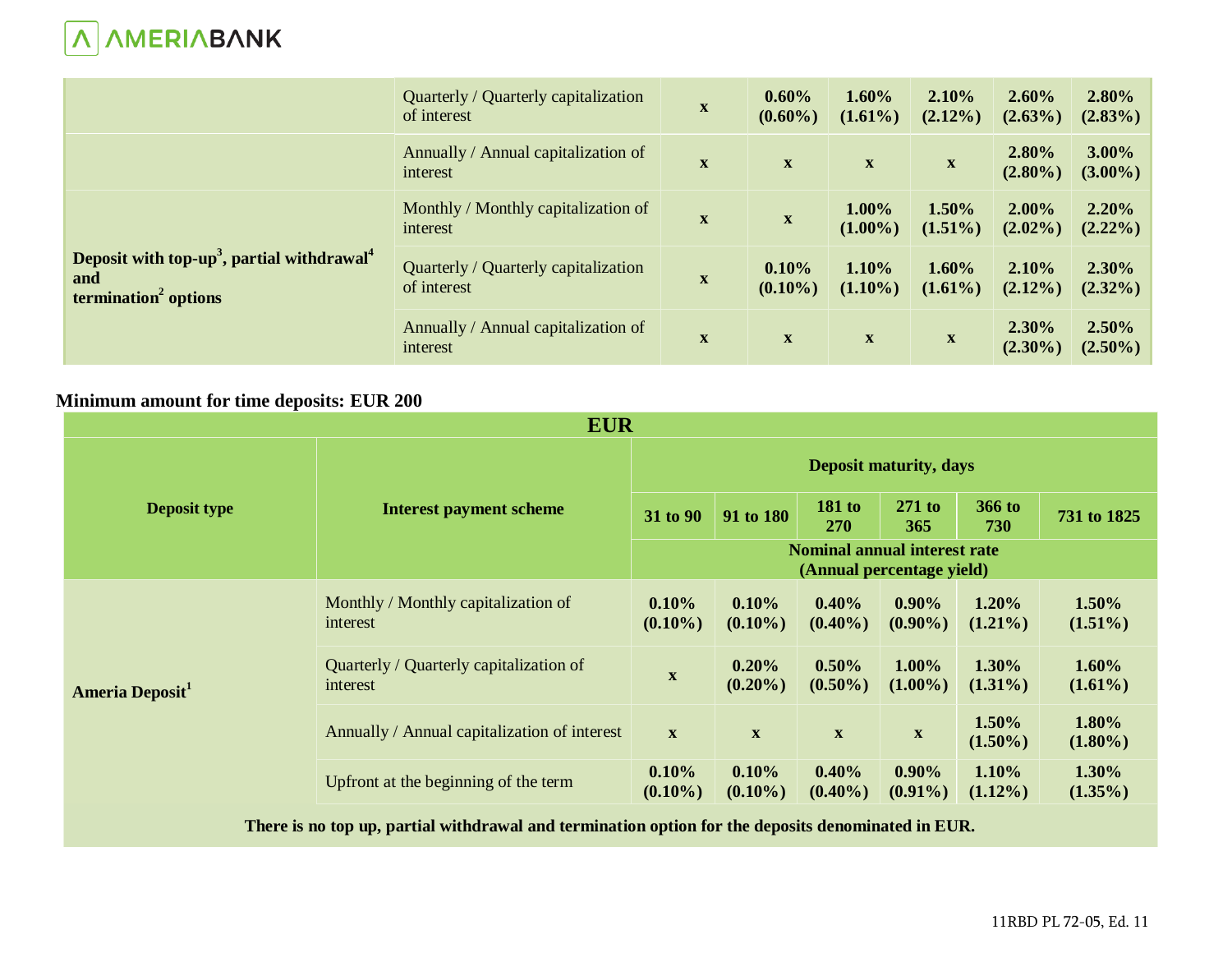

## **Minimum amount for time deposits: RUB 10,000**

| <b>RUB</b>                                   |                                                     |                               |                           |                           |                                                                  |                     |                     |
|----------------------------------------------|-----------------------------------------------------|-------------------------------|---------------------------|---------------------------|------------------------------------------------------------------|---------------------|---------------------|
|                                              |                                                     | <b>Deposit maturity, days</b> |                           |                           |                                                                  |                     |                     |
| <b>Deposit type</b>                          | <b>Interest payment scheme</b>                      | 31 to 90                      | <b>91 to</b><br>180       | <b>181 to</b><br>270      | 271 to<br>365                                                    | 366 to<br>730       | 731 to<br>1825      |
|                                              |                                                     |                               |                           |                           | <b>Nominal annual interest rate</b><br>(Annual percentage yield) |                     |                     |
| Ameria Deposit <sup>1</sup>                  | Monthly / Monthly capitalization of<br>interest     | 1.80%<br>$(1.81\%)$           | 2.90%<br>$(2.94\%)$       | 3.90%<br>$(3.97\%)$       | 4.40%<br>$(4.49\%)$                                              | 4.40%<br>$(4.49\%)$ | 4.40%<br>$(4.49\%)$ |
|                                              | Quarterly / Quarterly capitalization<br>of interest | $\mathbf X$                   | 3.00%<br>$(3.03\%)$       | 4.00%<br>$(4.06\%)$       | 4.50%<br>$(4.58\%)$                                              | 4.50%<br>$(4.58\%)$ | 4.50%<br>$(4.58\%)$ |
|                                              | Annually / Annual capitalization of<br>interest     | $\boldsymbol{\mathrm{X}}$     | $\mathbf{X}$              | $\boldsymbol{\mathrm{X}}$ | $\boldsymbol{\mathrm{X}}$                                        | 4.70%<br>$(4.7\%)$  | 4.70%<br>$(4.7\%)$  |
|                                              | Upfront at the beginning of the term                | 1.70%<br>$(1.72\%)$           | 2.80%<br>$(2.86\%)$       | 3.70%<br>$(3.82\%)$       | 4.20%<br>$(4.38\%)$                                              | 4.00%<br>$(4.26\%)$ | 3.40%<br>$(3.80\%)$ |
| Deposit with termination <sup>2</sup> option | Monthly / Monthly capitalization of<br>interest     | 1.40%<br>$(1.41\%)$           | 2.50%<br>$(2.53\%)$       | 3.50%<br>$(3.56\%)$       | 4.00%<br>$(4.07\%)$                                              | 4.00%<br>$(4.07\%)$ | 4.00%<br>$(4.07\%)$ |
|                                              | Quarterly / Quarterly capitalization<br>of interest | $\mathbf{X}$                  | 2.60%<br>$(2.63\%)$       | 3.60%<br>$(3.65\%)$       | 4.10%<br>$(4.16\%)$                                              | 4.10%<br>$(4.16\%)$ | 4.10%<br>$(4.16\%)$ |
|                                              | Annually / Annual capitalization of<br>interest     | $\mathbf{X}$                  | $\boldsymbol{\mathrm{X}}$ | $\boldsymbol{\mathrm{X}}$ | $\boldsymbol{\mathrm{X}}$                                        | 4.30%<br>$(4.30\%)$ | 4.30%<br>$(4.30\%)$ |
| Deposit with top-up <sup>3</sup> option      | Monthly / Monthly capitalization of<br>interest     | $\mathbf{X}$                  | 2.60%<br>$(2.63\%)$       | 3.60%<br>$(3.66\%)$       | 4.10%<br>$(4.18\%)$                                              | 3.90%<br>$(3.97\%)$ | 3.90%<br>$(3.97\%)$ |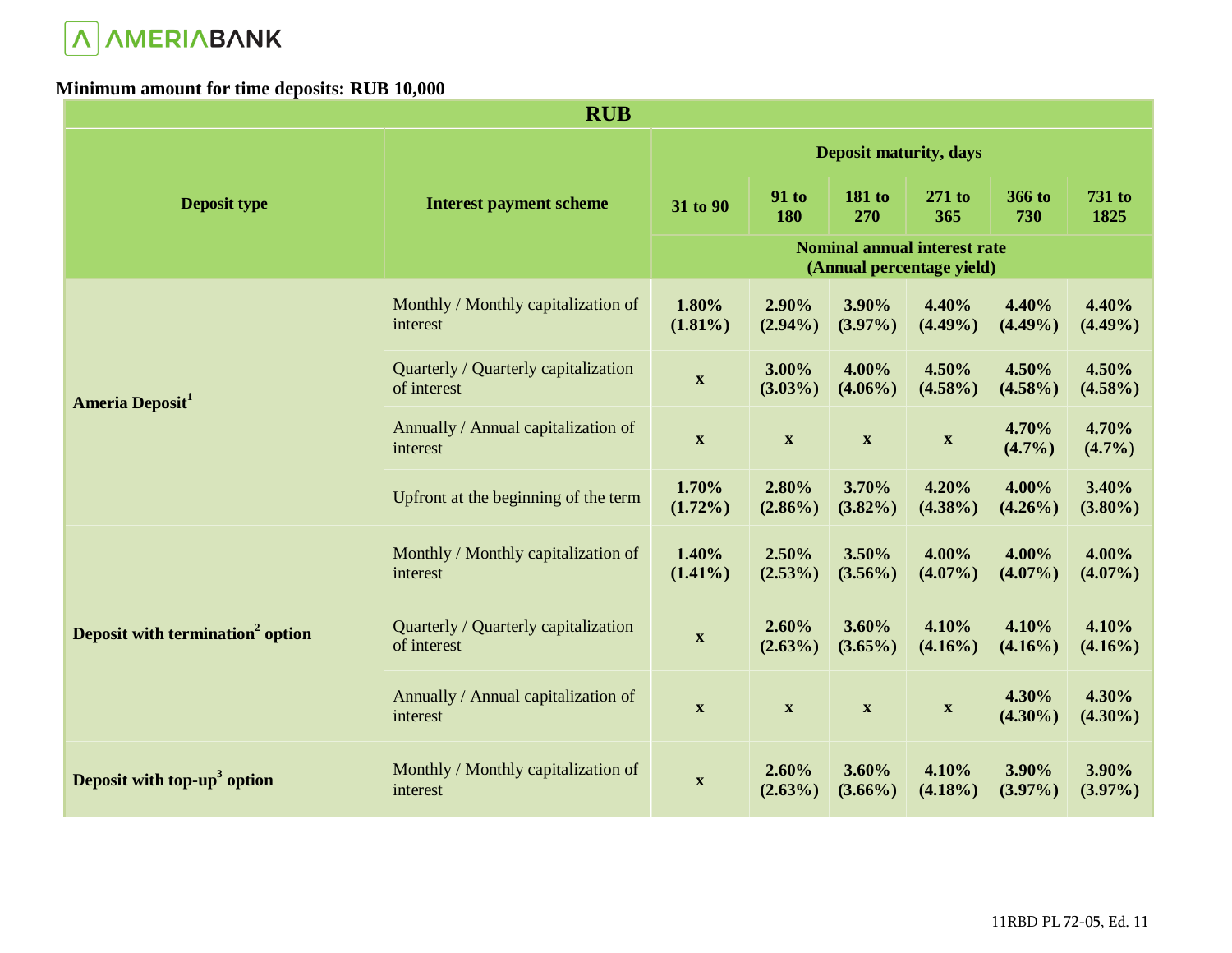# **A**<br>
MERIABANK

|                                                                                      | Quarterly / Quarterly capitalization<br>of interest | $\mathbf{X}$              | 2.70%<br>$(2.73\%)$       | 3.70%<br>(3.75%)          | 4.20%<br>$(4.27\%)$       | 4.00%<br>$(4.06\%)$ | 4.00%<br>$(4.06\%)$ |
|--------------------------------------------------------------------------------------|-----------------------------------------------------|---------------------------|---------------------------|---------------------------|---------------------------|---------------------|---------------------|
|                                                                                      | Annually / Annual capitalization of<br>interest     | $\boldsymbol{\mathrm{X}}$ | $\boldsymbol{\mathrm{X}}$ | $\boldsymbol{\mathrm{X}}$ | $\boldsymbol{\mathrm{X}}$ | 4.20%<br>$(4.20\%)$ | 4.20%<br>$(4.20\%)$ |
|                                                                                      | Monthly / Monthly capitalization of<br>interest     | $\boldsymbol{\mathrm{X}}$ | 2.60%<br>$(2.63\%)$       | 3.60%<br>$(3.66\%)$       | 4.10%<br>$(4.18\%)$       | 4.10%<br>$(4.18\%)$ | 4.10%<br>$(4.18\%)$ |
| Deposit with partial withdrawal <sup>4</sup> option                                  | Quarterly / Quarterly capitalization<br>of interest | $\boldsymbol{\mathrm{X}}$ | 2.70%<br>$(2.73\%)$       | 3.70%<br>$(3.75\%)$       | 4.20%<br>$(4.27\%)$       | 4.20%<br>$(4.27\%)$ | 4.20%<br>$(4.27\%)$ |
|                                                                                      | Annually / Annual capitalization of<br>interest     | $\mathbf X$               | $\boldsymbol{\mathrm{X}}$ | $\boldsymbol{\mathrm{X}}$ | $\boldsymbol{\mathrm{X}}$ | 4.40%<br>$(4.40\%)$ | 4.40%<br>$(4.40\%)$ |
| Deposit with top- $up3$ and termination <sup>2</sup><br>options                      | Monthly / Monthly capitalization of<br>interest     | $\boldsymbol{\mathrm{X}}$ | 2.20%<br>$(2.22\%)$       | 3.20%<br>$(3.25\%)$       | 3.70%<br>$(3.76\%)$       | 3.50%<br>$(3.56\%)$ | 3.50%<br>$(3.56\%)$ |
|                                                                                      | Quarterly / Quarterly capitalization<br>of interest | $\boldsymbol{\mathrm{X}}$ | 2.30%<br>$(2.32\%)$       | 3.30%<br>$(3.34\%)$       | 3.80%<br>$(3.85\%)$       | 3.60%<br>$(3.65\%)$ | 3.60%<br>$(3.65\%)$ |
|                                                                                      | Annually / Annual capitalization of<br>interest     | $\mathbf{X}$              | $\boldsymbol{\mathrm{X}}$ | $\boldsymbol{\mathrm{X}}$ | $\boldsymbol{\mathrm{X}}$ | 3.80%<br>$(3.80\%)$ | 3.80%<br>$(3.80\%)$ |
| Deposit with partial withdrawal <sup>4</sup> and<br>termination <sup>2</sup> options | Monthly / Monthly capitalization of<br>interest     | $\mathbf{X}$              | 2.20%<br>$(2.22\%)$       | 3.20%<br>$(3.25\%)$       | 3.70%<br>$(3.76\%)$       | 3.70%<br>$(3.76\%)$ | 3.70%<br>$(3.76\%)$ |
|                                                                                      | Quarterly / Quarterly capitalization<br>of interest | $\mathbf{X}$              | 2.30%<br>$(2.32\%)$       | 3.30%<br>$(3.34\%)$       | 3.80%<br>$(3.85\%)$       | 3.80%<br>$(3.85\%)$ | 3.80%<br>$(3.85\%)$ |
|                                                                                      | Annually / Annual capitalization of<br>interest     | $\mathbf{X}$              | $\boldsymbol{\mathrm{X}}$ | $\boldsymbol{\mathrm{X}}$ | $\boldsymbol{\mathrm{X}}$ | 4.00%<br>$(4.00\%)$ | 4.00%<br>$(4.00\%)$ |
| Deposit with top-up <sup>3</sup> and partial<br>withdrawal <sup>4</sup> options      | Monthly / Monthly capitalization of<br>interest     | $\mathbf{X}$              | 2.30%<br>$(2.32\%)$       | 3.30%<br>$(3.35\%)$       | 3.80%<br>$(3.87\%)$       | 3.60%<br>$(3.66\%)$ | 3.60%<br>$(3.66\%)$ |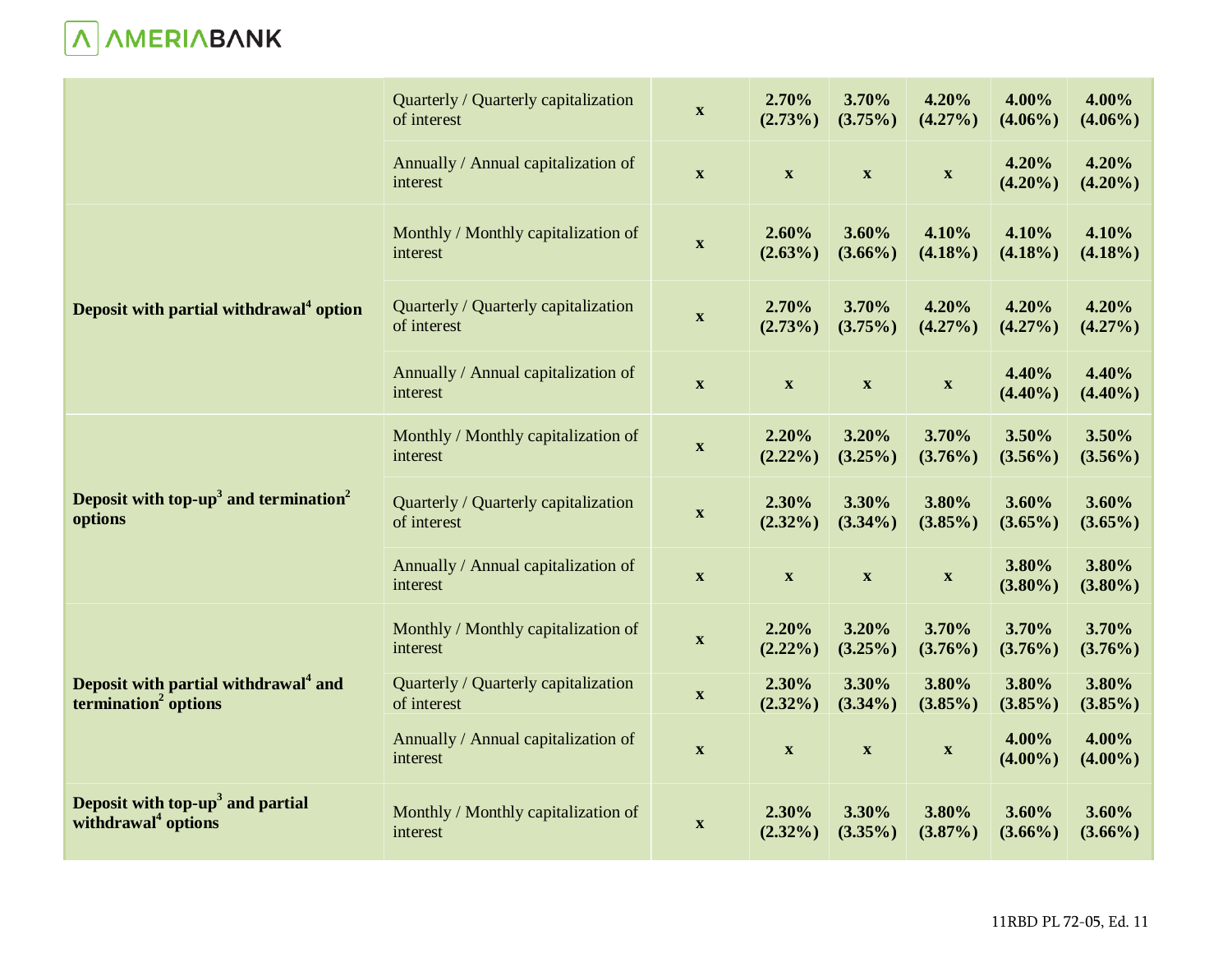# *AMERIABANK*

|                                                                                                               | Quarterly / Quarterly capitalization<br>of interest | $\mathbf{X}$ | 2.40%<br>$(2.42\%)$    | $3.40\%$<br>$(3.44\%)$ | 3.90%<br>$(3.96\%)$    | 3.70%<br>$(3.75\%)$    | 3.70%<br>$(3.75\%)$ |
|---------------------------------------------------------------------------------------------------------------|-----------------------------------------------------|--------------|------------------------|------------------------|------------------------|------------------------|---------------------|
|                                                                                                               | Annually / Annual capitalization of<br>interest     | X            | $\mathbf{X}$           | $\mathbf{X}$           | $\mathbf{X}$           | 3.90%<br>$(3.90\%)$    | 3.90%<br>$(3.90\%)$ |
| Deposit with top-up <sup>3</sup> , partial withdrawal <sup>4</sup><br>and<br>termination <sup>2</sup> options | Monthly / Monthly capitalization of<br>interest     | $\mathbf{X}$ | 1.90%<br>$(1.92\%)$    | 2.90%<br>$(2.94\%)$    | $3.40\%$<br>$(3.45\%)$ | $3.20\%$<br>$(3.25\%)$ | 3.20%<br>$(3.25\%)$ |
|                                                                                                               | Quarterly / Quarterly capitalization<br>of interest | $\mathbf{X}$ | $2.00\%$<br>$(2.02\%)$ | 3.00%<br>$(3.03\%)$    | $3.50\%$<br>$(3.55\%)$ | 3.30%<br>$(3.34\%)$    | 3.30%<br>$(3.34\%)$ |
|                                                                                                               | Annually / Annual capitalization of<br>interest     | $\mathbf{X}$ | $\mathbf{X}$           | $\mathbf X$            | $\mathbf X$            | 3.50%<br>$(3.50\%)$    | 3.50%<br>$(3.50\%)$ |

Where there is X in any cell of the table, the respective condition is not applicable to that deposit type.

### **Savings account<sup>8</sup> Minimum account balance and interest accrual**

| <b>Currency</b>                                                      | <b>AMD</b>            | <b>USD</b>        | <b>EUR</b>        | <b>RUB</b>        |
|----------------------------------------------------------------------|-----------------------|-------------------|-------------------|-------------------|
| <b>Minimum account balance</b>                                       | <b>AMD 200,000</b>    | <b>USD 500</b>    | <b>EUR 300</b>    | <b>RUB 15,000</b> |
| Nominal annual interest rate/<br>$(A$ nnual percentage yield $)^{1}$ | $4.0\%$<br>$(4.07\%)$ | 0.5%<br>$(0.5\%)$ | 0.1%<br>$(0.1\%)$ | 1.0%<br>$(1.0\%)$ |

### <sup>1</sup>**Ameria Deposit:** no top up and/or partial withdrawal option

<sup>2</sup>If the deposit is terminated before the due date, the bank shall recalculate interest at the rate applicable to the given type of deposit for the actual number of days elapsed as of the termination date.

If the deposit is terminated within up to 30 days after start date,, interest is recalculated at an annual rate of 0.1%.

If in case of early termination of deposit no term is applicable to that particular period (marked "x"), the underlying value in recalculation of interest will be equal to "0" (zero). In this case, the option of "payment of interest upfront at the beginning of the term" is not applicable.

<sup>&</sup>lt;sup>1</sup> If the actual balance on the savings account is lower than the required minimum balance, the account shall earn interest at an annual rate of 0.1% for all specified currencies.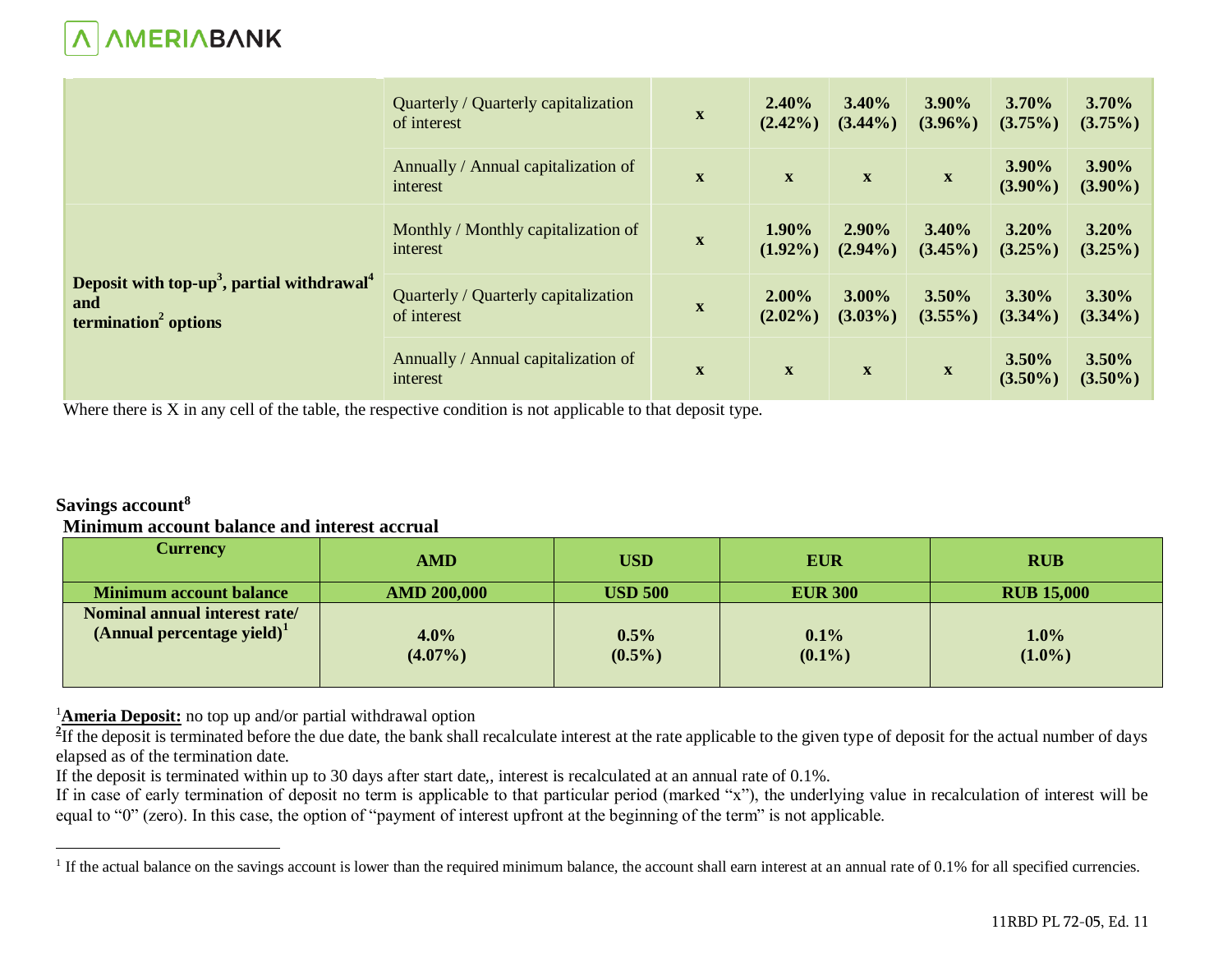

<sup>3</sup>The client may top up the deposited amount throughout the term except the last 3 months. The client may increase the deposit amount. Maximum allowed increase is 50% of initial deposit amount in case of deposits in Armenian drams and 30% of initial deposit amount in case of deposits in foreign currency. In this case, the option of "payment of interest upfront at the beginning of the term" is not applicable.

<sup>4</sup>The client can partially withdraw the deposited amount throughout the term except the first 3 months. Maximum allowed withdrawal is 30% of initial deposit principal. No interest recalculation shall be performed for withdrawn part. In this case, the option of "payment of interest upfront at the beginning of the term" is not applicable.

 ${}^{5}$ The client can increase the deposit by up to AMD 40 million regardless of initially deposited amount, except the last 3 months of the deposit agreement validity term. Top up, partial withdrawal and termination options are not applicable to cumulative deposits. Each customer can have only one active deposit with accumulation option.

 $\frac{6}{6}$  In case of filling in the new time deposit application via Online/Mobile Banking application, the interest rate is increased by 0.25% (non-applicable to the deposits of Premium/Partner clients with 181 and more days' term).

#### **<sup>7</sup>THE INTEREST IS ACCRUED ON THE DEPOSIT AMOUNT AT THE NOMINAL INTEREST RATE.**

#### **THE RATE SHOWING HOW MUCH YOU WILL EARN IF YOU MAKE ALL THE REQUIRED PAYMENTS WITH REGARD TO YOUR DEPOSIT AND GET INTEREST AT SPECIFIED FREQUENCY.**

ANNUAL PERCENTAGE YIELD IS CALCULATED BY THE FOLLOWING FORMULA: <sup>2</sup>

$$
A = \sum_{n=1}^{N} \frac{K_n}{(1+i)^{\frac{D_n}{36}}}
$$

*where*

 $\overline{a}$ 

- *i is the narrowly defined effective rate (NDER)*
- *Kn is n number of cash flows from the bank's perspective*
- *N is the number of cash flows related to that particular financial instrument*
- *A is the initial amount attracted or provided*
- *Dn is the period of receiving the nth cash flows expressed in the days elapsed from the day of the first flow (the day of first flow being the day of attracting or issuing the amounts)*

**8 Savings Account.** Savings Account Agreement is executed for an indefinite term and may be terminated in the following cases:

- 1. At the client's initiative, or, in case of joint accounts, mutual consent of all the account holders, based on written application submitted to the bank in paper form or via the channel specified by the client as the preferred means of communication. The account is closed if there is no credit balance on account, no debt to the bank and/or the account is not under lien. Any credit balance available on account at the time of closing will be withdrawn or transferred to other accounts with the bank or other banks, and the account with zero balance will be closed within 1 business day after submitting the account closing application.
- 2. At the bank's initiative,
	- 2.1.based on clients and accounts database monitoring results
	- 2.2.if there have been no cash flows on account during the most recent 12 months and account balance has been zero.

We will notify you about the savings account closure at least 5 days in advance by the communication channel specified by you in the Agreement (email, in person within the bank premises, mail or any other channel agreed with the bank).

<sup>2</sup> Ameria Deposit calculator: <http://depositcalculator.ameriabank.am/>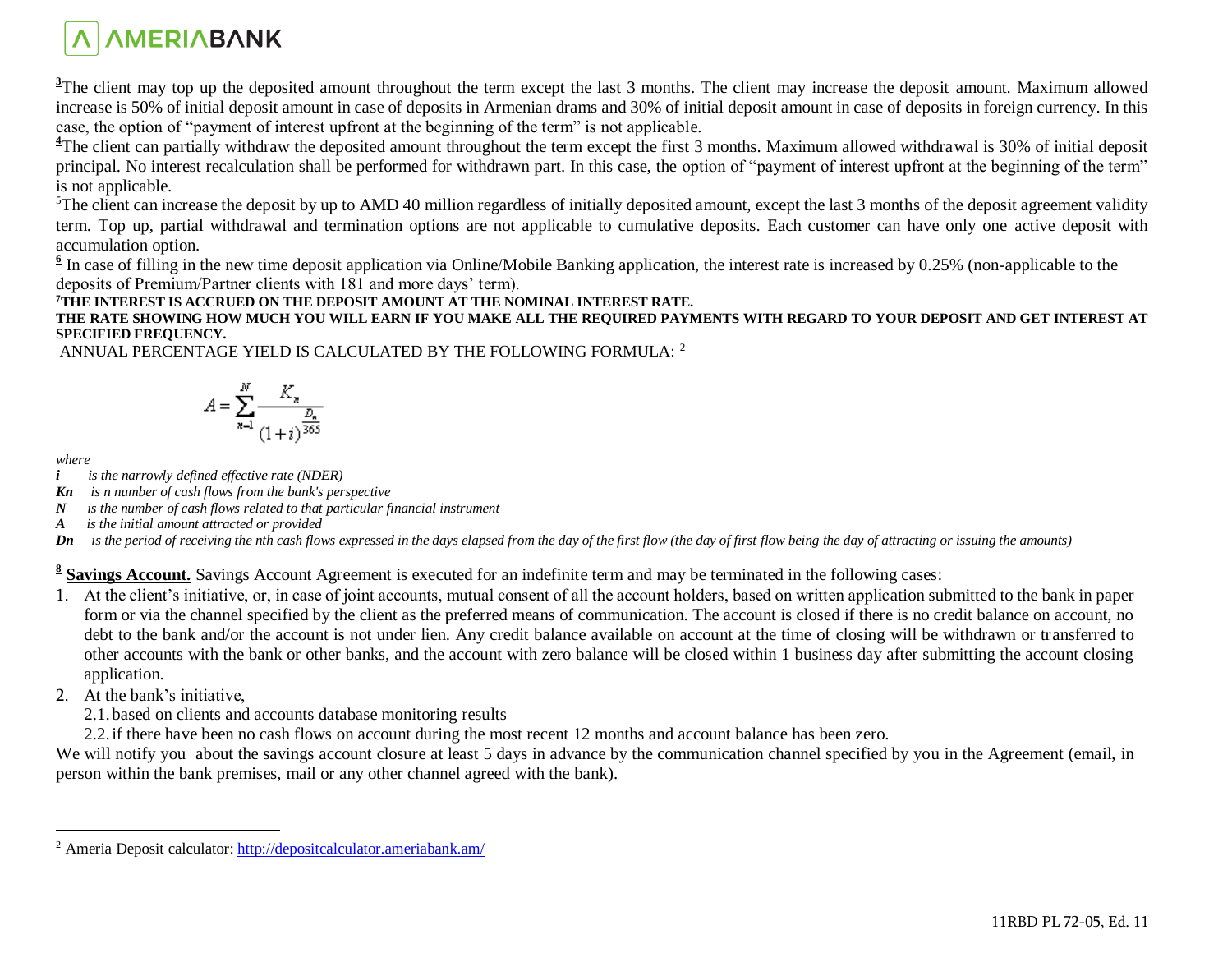

## **General provisions and information**

**Deposits**

- 1. Terms and conditions for time deposits over AMD 2 billion or foreign currency equivalent are determined in accordance with applicable internal regulations of the bank.
- 2. Deposit interest rate is determined as the arithmetical sum of Ameria Deposit interest rate (as per selected term and interest payment scheme) and the rate applicable to the selected option.
- 3. Interest is accrued for the calendar days within the period starting on the day the deposit amount is accepted by us until the day preceding the day when the amount is returned to the depositor or is withdrawn from the depositor's account for another reason.
- 4. The interest credited to the depositor's bank account is taxable at 10% pursuant to the tax laws and regulations of the Republic of Armenia.
- 5. The interest may be paid according to the one of the following schemes as defined in the deposit agreement:

**Monthly payment**: interest is credited to the depositor's bank account on monthly basis from deposit start date. Before payment of interest we will withhold the income tax.

**Monthly capitalization**: interest (net of income tax) is accrued to deposit amount every month on deposit start date or the next banking day, and continues to accrue to the sum of deposit and interest for all previous months.

**Quarterly payment**: interest is credited to the depositor's bank account on a quarterly basis from deposit start date, on the last day of each quarter. Before payment of interest we will withhold the income tax.

**Quarterly capitalization of interest**: interest (net of income tax) is accrued to the deposit principal from the deposit start date once a quarter on the anniversary of the deposit start date or on the first banking day after that. Interest for each subsequent period is accrued to the sum of the previous quarter's interest and the principal.

**Annual payment:** interest is credited to the depositor's bank account on an annual basis from deposit start date, on the last day of each year. Before payment of interest we will withhold the income tax.

**Annual capitalization of interest**: interest (net of income tax) is accrued to the deposit principal from the deposit start date once a year on the anniversary of the deposit start date or on the first banking day after that. Interest for each subsequent period is accrued to the sum of the previous quarter's interest and the principal.

**Interest payment upfront at the beginning of the term:** the interest for the entire term of the deposit is paid to the depositor's account upfront on the day the deposit was made. Before payment of interest we will withhold the income tax.

- 6. We will not, at our sole initiative and discretion, decrease the interest rate defined by the application-agreement during the deposit term.
- 7. We will repay the deposit, whether in whole or in part, forthwith upon request of the depositor. If the client terminates the deposit before the due date, we will recalculate and repay the amount based on the depositor's application. This being the case, we will pay interest at a 0.1% annual interest rate instead of the rate defined by deposit agreement. Any interest already paid that should have been charged back after recalculation shall be charged to the principal amount of deposit after deduction of interest calculated at 0.1% annual interest rate. This clause is applicable unless otherwise defined by deposit terms and/or deposit agreement.
- 8. If the depositor does not request to return the deposit amount upon the expiry of the deposit, then based on the option selected by the depositor in the application-agreement either (i) the agreement is prolonged according to the terms specified therein and the rates effective in the bank at that moment, or (ii) the deposit is transferred to the depositor's bank account subject to applicable rates and fees.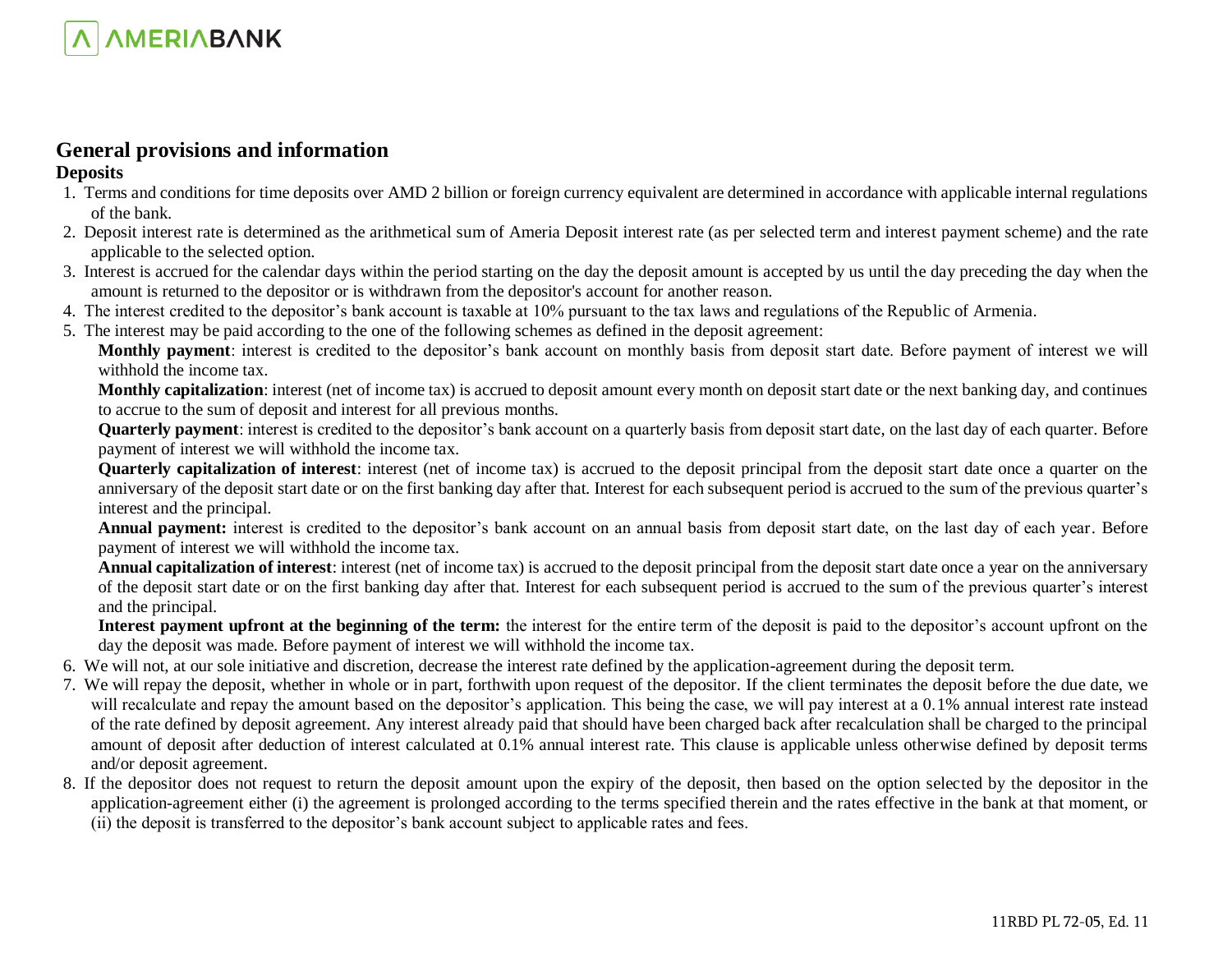# *AMERIABANK*

 $\overline{a}$ 

- 9. In case of the depositor's death, accrual of interest will continue until expiry of the deposit agreement, after which we will transfer the deposit and accrued interest to the depositor's account. In such case, these amounts will be transferred to the heirs of the depositor upon proper registration of the title to the inherited funds in accordance with the law and submission of the documentary evidence of such fact to the bank.
- 10. Repayment of deposits is guaranteed by the Deposit Guarantee Fund (location: 15 Khorenatsi St., 0010, Yerevan, Elite Plaza Business Center)in accordance with the Law of the Republic of Armenia "On Guarantee of Remuneration of Bank Deposits of Individuals". The Law defines the following terms of deposit guarantee:
	- For deposits in AMD only, the guarantee coverage is AMD 16 million.
	- For deposits in foreign currency only, the guarantee coverage is AMD 7 million.
	- For deposits both in AMD and foreign currency where the AMD-denominated deposit exceeds AMD 7 million, the guarantee coverage is up to AMD 16 million for AMD-denominated amount only.
	- For deposits both in AMD and foreign currency where the AMD-denominated deposit amount is less than AMD 7 million, the guarantee coverage is 100% for AMD deposit + difference between AMD 7 million and reimbursed amount in AMD for foreign currency deposit.

1.All AMD deposits with the bank are treated as one AMD deposit.

2.All deposits in foreign currency are treated as one deposit.

11. The bank may, at its own discretion, provide to the depositor **a loan/line of credit on card (debit or credit)** under the following conditions:

| <b>Currency</b>             | Interest rate                                 | Loan/Deposit ratio $(LTV)^3$ |
|-----------------------------|-----------------------------------------------|------------------------------|
| Same as deposit currency    | Deposit rate $+4\%$                           | Up to 90%                    |
| Other than deposit currency | The rate specified in Retail Lending<br>Terms | Up to 70%                    |

12. The bank shall be entitled to charge any overdue liabilities on the line of credit/overdraft/loan to the deposit amount through direct debit. Interest calculation example:

| Deposit type:                                       | Ameria Deposit                                                                     |
|-----------------------------------------------------|------------------------------------------------------------------------------------|
| <b>Currency:</b>                                    | AMD                                                                                |
| Term and interest payment scheme:                   | 366 days, with the interest payable upfront at the beginning of the term           |
| <b>Deposit amount:</b>                              | AMD 100,000                                                                        |
| Annual simple interest rate:                        | 7.5%                                                                               |
| Deposit start date:                                 | June 01, 2020                                                                      |
| <b>Maturity:</b>                                    | June 02, 2021                                                                      |
| <b>Interest payment date:</b>                       | June 01, 2020                                                                      |
|                                                     | (the deposit will be effective for 366 days, the deposit payment date is left out) |
| Interest to be paid                                 | $100,000 * 7.5/100/365 * 366 =$ AMD 7,520.55                                       |
| Net interest to be paid<br>(less $10\%$ income tax) | $7,520.55 - 7,520.55 * 10/100 =$ AMD 6,768.50                                      |

<sup>3</sup> Deposit amount used for calculation of the ratio does not include interest paid at the beginning of term.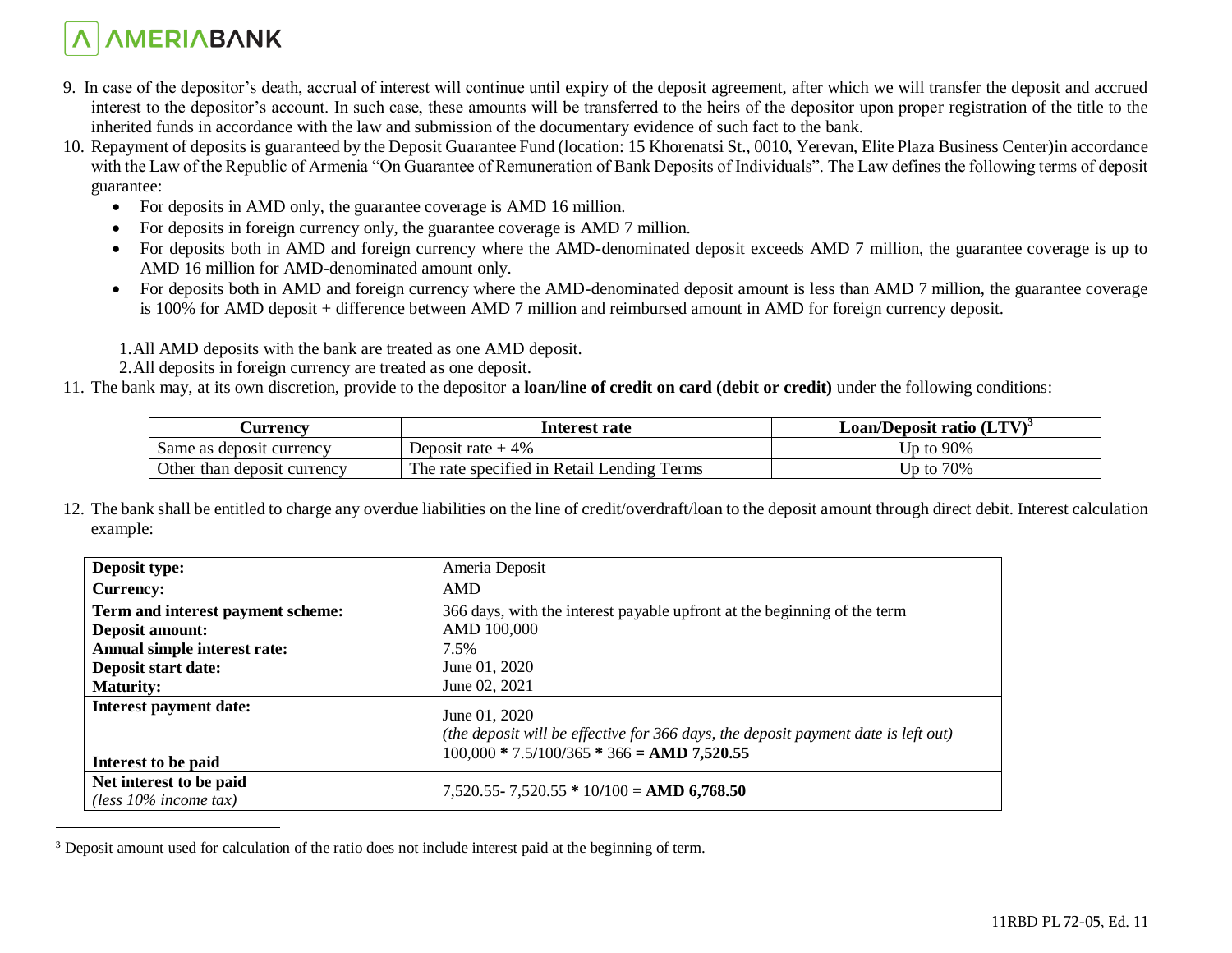

#### **Saving Account**

- 1. The client can increase and partially withdraw the amount throughout the term. Interest accrues to actual account balance. The account holder has the right to freely use the funds on the savings account.
- 2. Interest is accrued for the calendar days from the day the amount is credited to the savings account until the day preceding the day when the amount is returned to you or is withdrawn from your account for another reason.
- 3. Interest on saving accounts will be accrued daily to the balance available by close of the day and paid out at the end of each calendar month being added to the account balance. Accrued interest will be paid in the account currency.
- 4. The bank calculates interest using 365 as the denominator.
- 5. The bank may unilaterally change the interest rate defined for the savings account under Savings Account Opening Application-Agreement (unless otherwise provided for in the Agreement), by giving at least 15-day prior notice to the clients.
- 6. The interest credited to the savings account is taxable at 10% pursuant to the tax laws and regulations of the Republic of Armenia.
- 7. Interest calculation example:

| Amount on savings account:          | 200,000                                                                     |  |
|-------------------------------------|-----------------------------------------------------------------------------|--|
| <b>Currency:</b>                    | AMD                                                                         |  |
| Date made:                          | June 1, 2020                                                                |  |
| Annual simple interest rate:        | 4%                                                                          |  |
| <b>First interest payment date:</b> | June 30, 2020                                                               |  |
|                                     | (Interest will start to accrue from the first day the amount is credited to |  |
| Interest to be paid                 | savings account)                                                            |  |
|                                     | $200,000*4/100/365*30 =$ AMD 657.53                                         |  |
| Net interest to be paid             | 657.53 - 657.53 * 10/100 = AMD 591.77                                       |  |
| (less $10\%$ income tax)            |                                                                             |  |
| Amount on savings account:          | AMD 200,591.77                                                              |  |
|                                     | On July 01, 2020, the account holder deposited additional AMD 50,000.       |  |
| Second interest payment date:       | July 31, 2020                                                               |  |
|                                     | (Interest will start to accrue from the first day the amount is credited to |  |
| Interest to be paid                 | savings account)                                                            |  |
|                                     | $250,591.77*4/100/365*31 =$ AMD 851.33                                      |  |
| Net interest to be paid             |                                                                             |  |
| (less $10\%$ income tax)            | 851.33-851.33 * 10/100 = AMD 766.20                                         |  |
| Amount on savings account:          | AMD 251,357.97                                                              |  |
|                                     | On August 01, 2020, the account holder withdrew AMD 100,000.                |  |
| Third interest payment date:        | August 31, 2020                                                             |  |
|                                     | (No interest is accrued for the day the amount is withdrawn from savings    |  |
|                                     | account, and since the new balance is less than the specified minimum       |  |
| Interest to be paid                 | balance, interest will accrue at an annual rate of 0.1%)                    |  |
|                                     |                                                                             |  |
|                                     | $151,357.97*0.1/100/365*31 =$ AMD 12.86                                     |  |